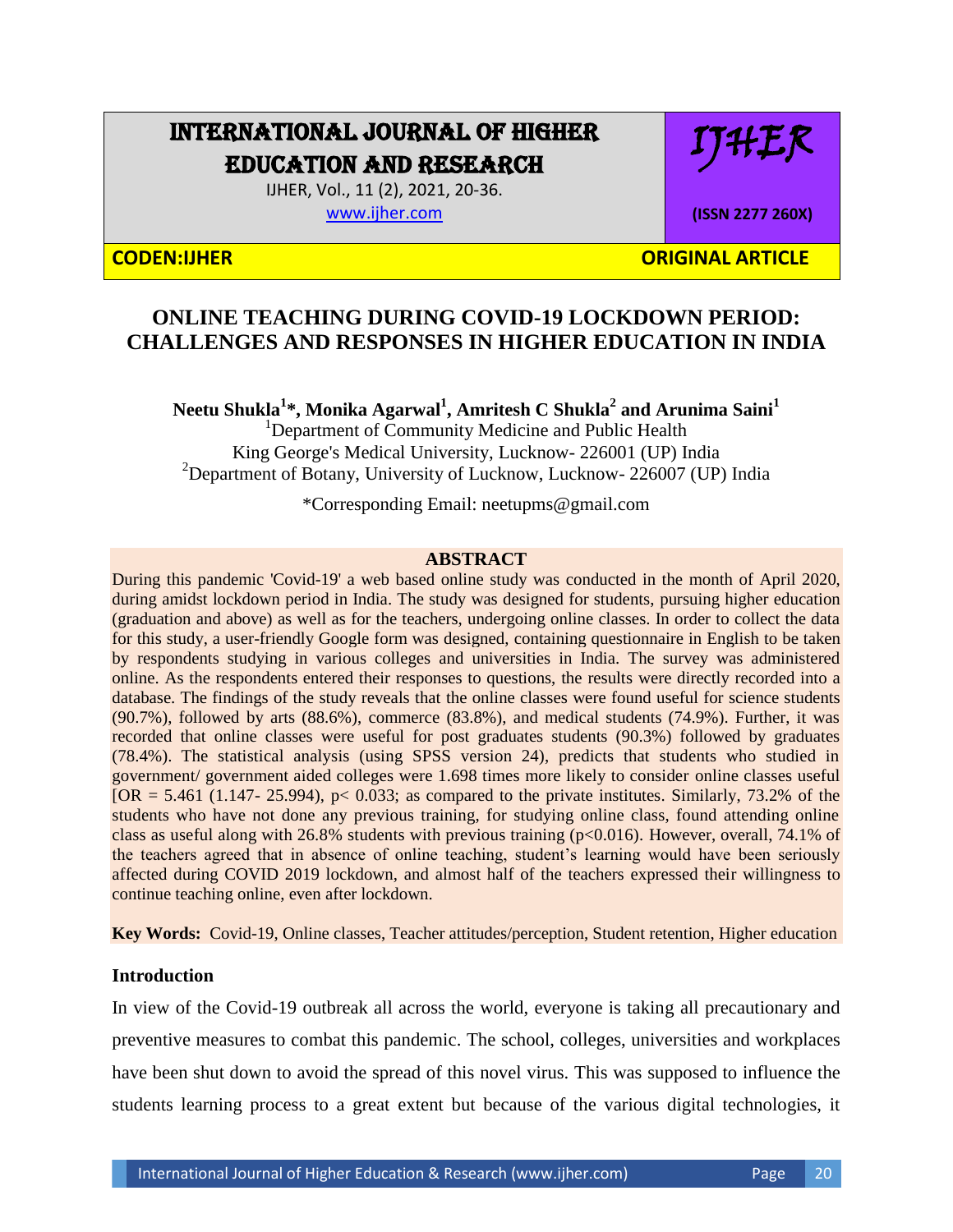couldn"t happen. There are several ICT initiatives of the MHRD, UGC and its Inter University Centres (IUCs)-Information and Library Network (INFLIBNET) and Consortium for Educational Communication (CEC), in the form of digital platform which can be accessed by teachers, students and researchers in the universities and colleges for broadening their horizon for learning. Some of the important ICT initiatives includes **SWAYAM** online courses, UG/PG MOOCs, e-PG Pathshala, e-Content courseware in UG subjects, SWAYAMPRABHA, National Digital Library, Shodhganga Government has taken various initiatives, to enable online teaching-learning process, even at this time. Students can be in constant touch with their faculties with the help of online classes conducted through Skype, Zoom, google hangouts, Google classroom etc.

Further, as per the NSSO survey of 2017-18, nearly 45 percent of India"s population above 15 years of age is either illiterate or has just attended formal primary education. In rural India, almost 70 percent of people above 15 years of age are either "not-literate" or have education only till middle school. This section may not have the required level of education to teach their children at home. Even though internet-based teaching is the most appropriate stop-gap arrangement now, it has highlighted the inequalities in the education system. A majority of the student population is being left out in the pursuit of basic education.

However, infrastructure readiness has to be assessed in terms of household assets ownership versus school facilities during lockdown. The National Statistical Organisation (NSO) 75th Round survey on "Social Consumption of Education in 2017-18" had probed households" ownership of computers and access to the internet. The computer was a catch-all for devices like desktop, laptop, notebook, netbook, palmtop, tablet (or similar hand-held devices). Specifically, the smartphone was not included in this list. Further, the survey probed if a household member of age five years and above had used internet to find, evaluate and communicate information from any location during the last 30 days preceding the date of survey, via any of the above-mentioned devices, and smartphone, etc. In the top two urban quintiles, 68.3 per cent and 50 per cent of households had internet access, respectively. This number was 18 per cent in the bottom-most urban quintile. Twenty-nine per cent of households had internet access in the top-most rural quintile and 5.7 per cent in the bottom-most quintile.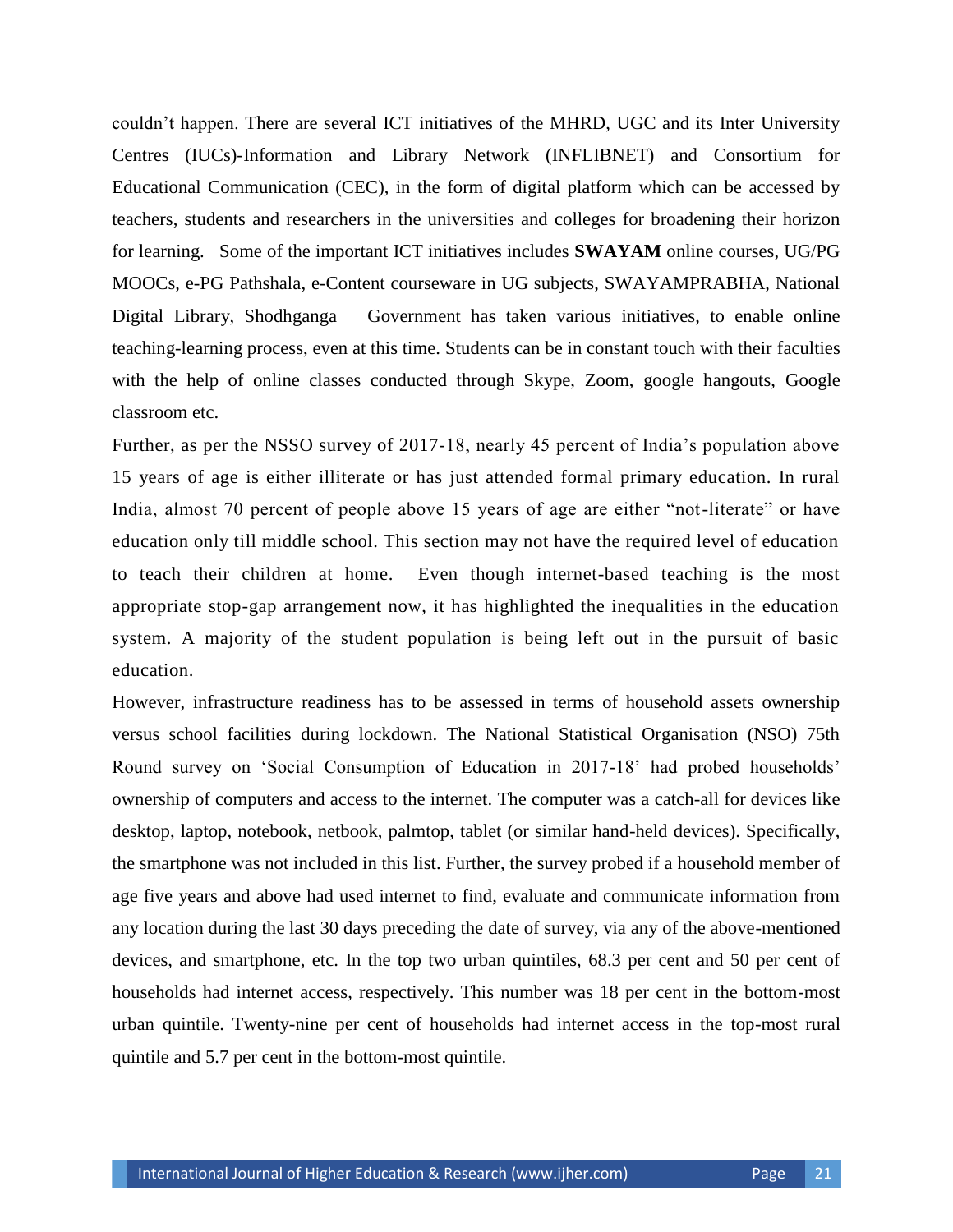The Indian youth are also characterised by limited digital skills. Only 17.6 per cent of the youth could use a computer and 18.4 per cent could access internet. As per the NSO (2019), the ability to use internet meant that the household member was able to use internet browser for website navigation, using e-mail and social networking applications, etc., to find, evaluate and communicate information. Therefore, relatively speaking, only the top most urban quintiles in India are the readiest for online education. State/UT education policy during the lockdown needs a more egalitarian means of delivering education

The current crisis has acted as a fillip to encourage digital education. According to India"s demographic profile in 2018, around 35.3% of the population are under 14 years old, which means that in the next 20 years they will all be working and have completed their education. Although India has many universities and colleges, only few have the facilities to match this surge of students in the future. Online education could be a logical solution to accommodate this problem. The government of India, for the first time, is allowing Indian universities to offer online degrees which previously were limited to foreign universities. Now, to encourage and widen the access to higher education, this restriction has been lifted from 20% to offer 100% courses online.

Keeping these views in mind, the present study have been designed in a way to assess facilitators and barriers faced by teachers and children during online teaching. Further, based on the teaching experiences; suggestions were also invited, so that appropriate solutions can be sought to strengthen the online learning.

#### **Methodology**

A web based online study was conducted in April 2020, during COVID 19 lockdown period in India. The study was designed for students, pursuing higher education (graduation and above) for teachers undergoing online classes. In order to collect the data for this study, a user-friendly Google form was designed, containing questionnaire in English to be taken by respondents studying in various colleges and universities in India. A multi-item questionnaire was created based on a comprehensive literature review (to ensure face validity) and based on expert suggestions (to ensure content validity). The Google form includes two sections. Part 1 included personal information"s and information related to online teaching practices. Part 2 was the consent form. The Google forms were sent through e-mail and WhatsApp to various students and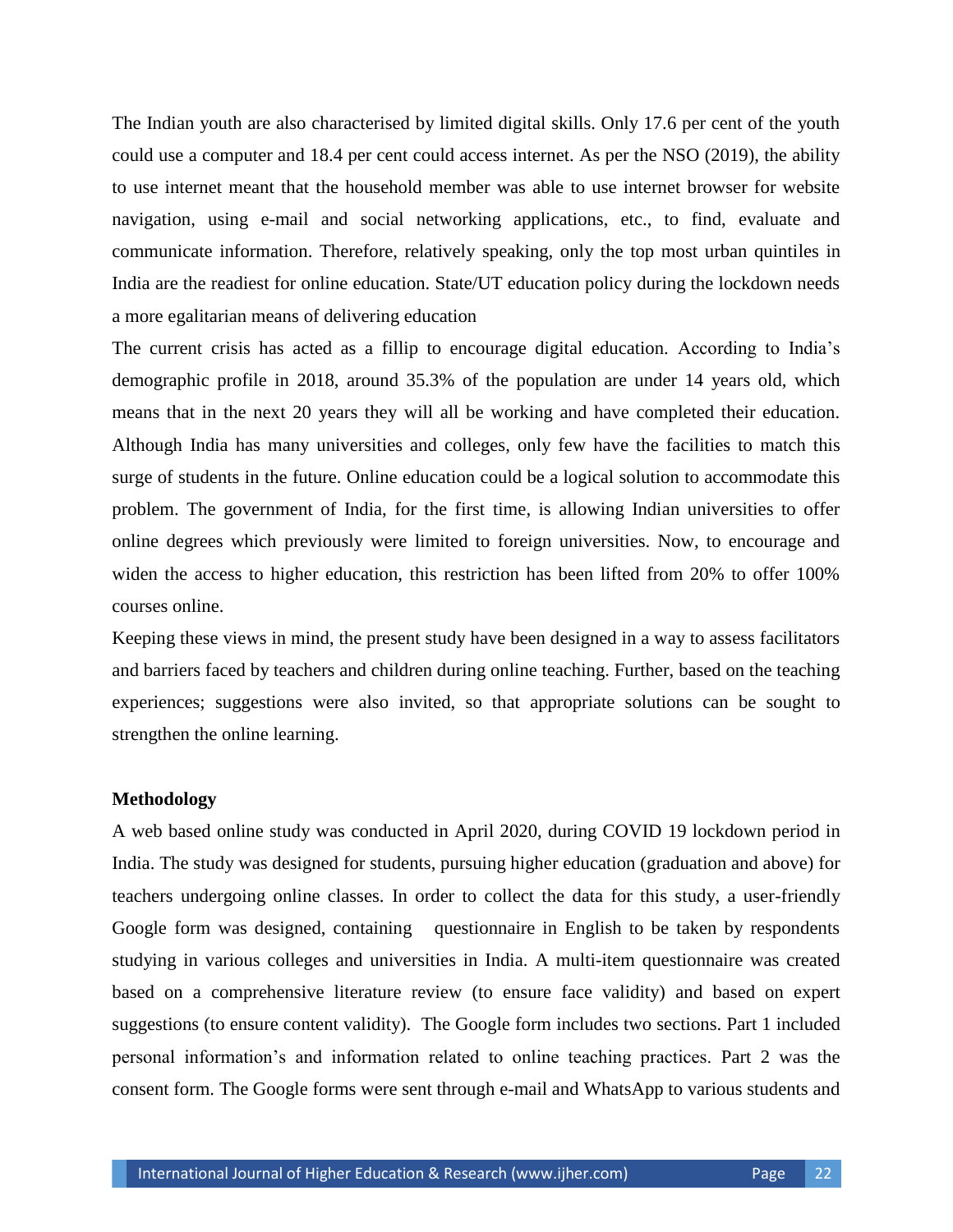teachers, using a specified URL, and were requested to share it among their and groups/colleagues. The questions were of varied format including checkbox, multiple selection, open and close ended questions. The survey was administered online. As the respondents entered their responses to questions, the results were directly recorded into a database data table. The questionnaire could be taken only once on computers and mobile phones with all anonymity and privacy conditions for data provided upfront to potential study participants. A maximum of 2 Reminder were sent, within a week from the moment they were first contacted and another a week later, to those known respondents who had not responded to the survey.

#### **Observations and Data analysis**

After completing data collection, the data was exported from spreadsheet to statistical package for social science (SPSS) version 23 and checked for missing values. The data is coded and analysed. Descriptive analysis was done for each predictor value. Cross tabulation was also done to see the distribution of different variables in relation to outcome variable. P-value <0.05 was used to consider significant variables. Results were described by texts, tables and figures.

#### **Result and Discussion**

#### **a) Student's online learning experiences analysis**

#### **i). Personal and educational information**

A total of 564 students participated in the web study, which includes 319 females (56.5%) and 245 males (43.5%). Among these participants, 343(60.8%) were graduate, 185 (32.8%) were post-graduates and 20 (3.5%) were PhD students. Further, it was recorded that 93.4% of the students were studying in Government/ Government aided colleges. Out of which 45.2 % belongs to medical/ dental; 28.3% from science; 12.4% from arts; 6.6% from commerce and 7.3% representing others including law and management.

#### **ii). Features of Online classroom**

## **Experiences and practices**

The finding shows that 83.9% students were attending online class for the first time, and the gadgets commonly used were smart phones (91.8%) followed by personal computer/ laptop 13.1% and Tablet/ iPads 4.9%. Among various applications used during the online classes; Zoom meeting app was the most popular application, with 68.4% users followed by Google classroom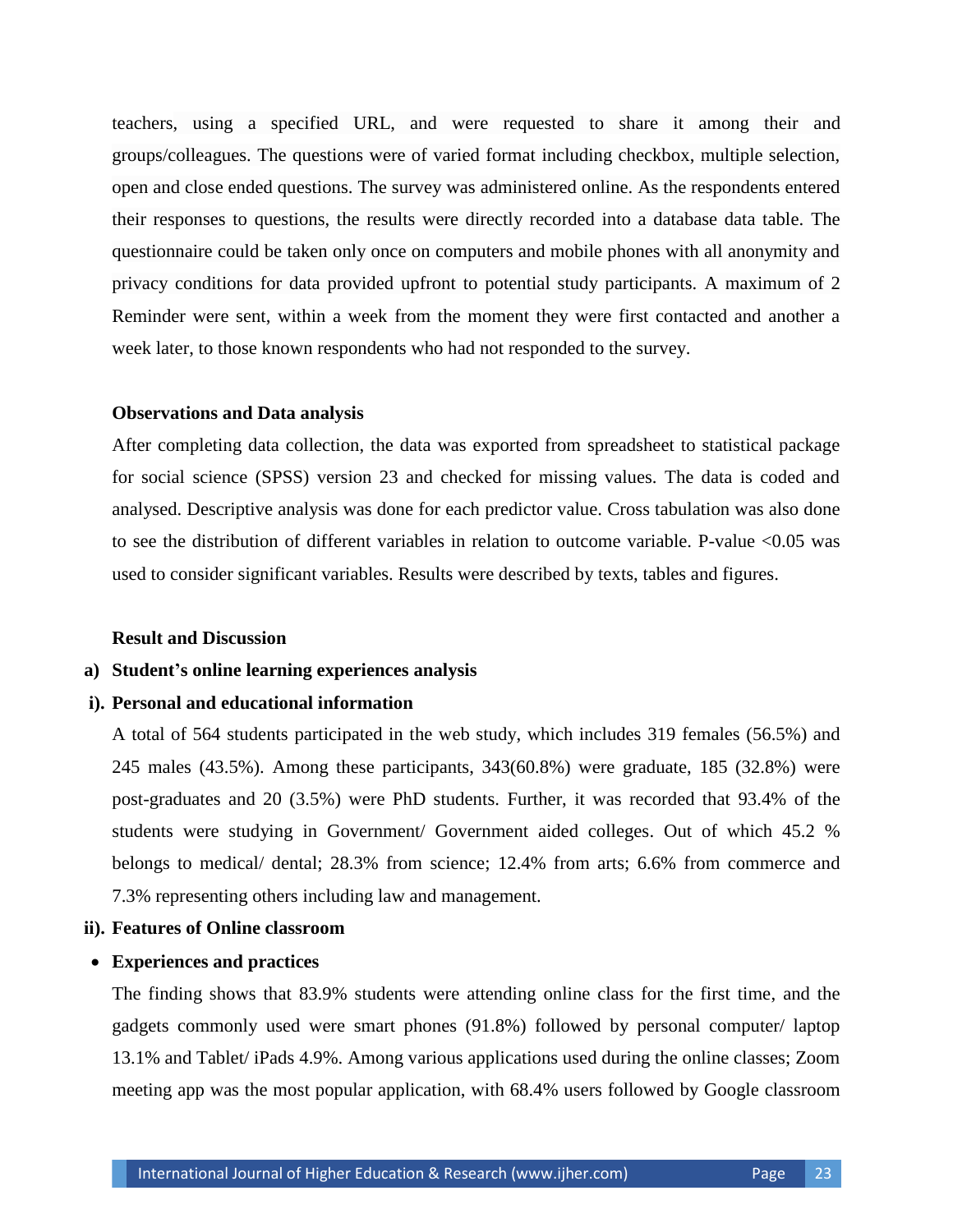14.2%; Google meet 20.6%; and Teach Online 3.2%. However, 13.1% of the students have used other applications viz., WhatsApp, Microsoft team and Google cloud. The finding also recorded that only one- fourth of the students had the previous experiences of online classes.

| S. No | Demographic features (n= 564)                   | <b>Frequency</b> | Percentage |  |
|-------|-------------------------------------------------|------------------|------------|--|
|       | <b>Gender</b>                                   |                  |            |  |
|       | Female<br>$\bullet$                             | 319              | 56.5       |  |
|       | Male<br>$\bullet$                               | 245              | 43.5       |  |
|       | Course                                          |                  |            |  |
|       | Graduation<br>$\bullet$                         | 343              | 60.8       |  |
|       | Others<br>$\bullet$                             | 16               | 2.8        |  |
|       | Ph D<br>$\bullet$                               | 20               | 3.6        |  |
|       | Post-graduation<br>$\bullet$                    | 185              | 32.8       |  |
|       | <b>Faculty</b>                                  |                  |            |  |
|       | Arts<br>$\bullet$                               | 70               | 12.4       |  |
|       | Commerce<br>$\bullet$                           | 37               | 6.6        |  |
|       | Medical/Dental<br>$\bullet$                     | 255              | 45.2       |  |
|       | Others<br>$\bullet$                             | 41               | 7.3        |  |
|       | Science<br>$\bullet$                            | 161              | 28.5       |  |
|       | <b>Institute Type</b>                           |                  |            |  |
|       | Government<br>$\bullet$                         | 527              | 94.0       |  |
|       | Government aided<br>$\bullet$                   | 27               | 5.0        |  |
|       | Private<br>$\bullet$                            | 10               | 1.         |  |
|       | Attending online classes for the first time:    |                  |            |  |
|       | N <sub>o</sub><br>$\bullet$                     | 91               | 16.1       |  |
|       | Yes<br>$\bullet$                                | 473              | 83.9       |  |
|       | <b>Gadgets used</b>                             |                  |            |  |
|       | Laptop<br>$\bullet$                             | 74               | 13.1       |  |
|       | Smart phone<br>$\bullet$                        | 517              | 91.8       |  |
|       | Ipad/tablet<br>$\bullet$                        | 28               | 4.9        |  |
|       | <b>Application used</b>                         |                  |            |  |
|       | Zoom<br>$\bullet$                               | 384              | 68.2       |  |
|       | Google meet<br>$\bullet$                        | 117              | 20.8       |  |
|       | Google classroom<br>$\bullet$                   | 80               | 14.2       |  |
|       | Teach online                                    | 18               | 3.2        |  |
|       | Others<br>$\bullet$                             | 74               | 13.1       |  |
|       | Training/short briefing/demo for online classes |                  |            |  |
|       | N <sub>o</sub><br>$\bullet$                     | 424              | 75.2       |  |
|       | Yes<br>$\bullet$                                | 140              | 24.8       |  |

**Table -1: Distribution of students based on educational and online class related factors**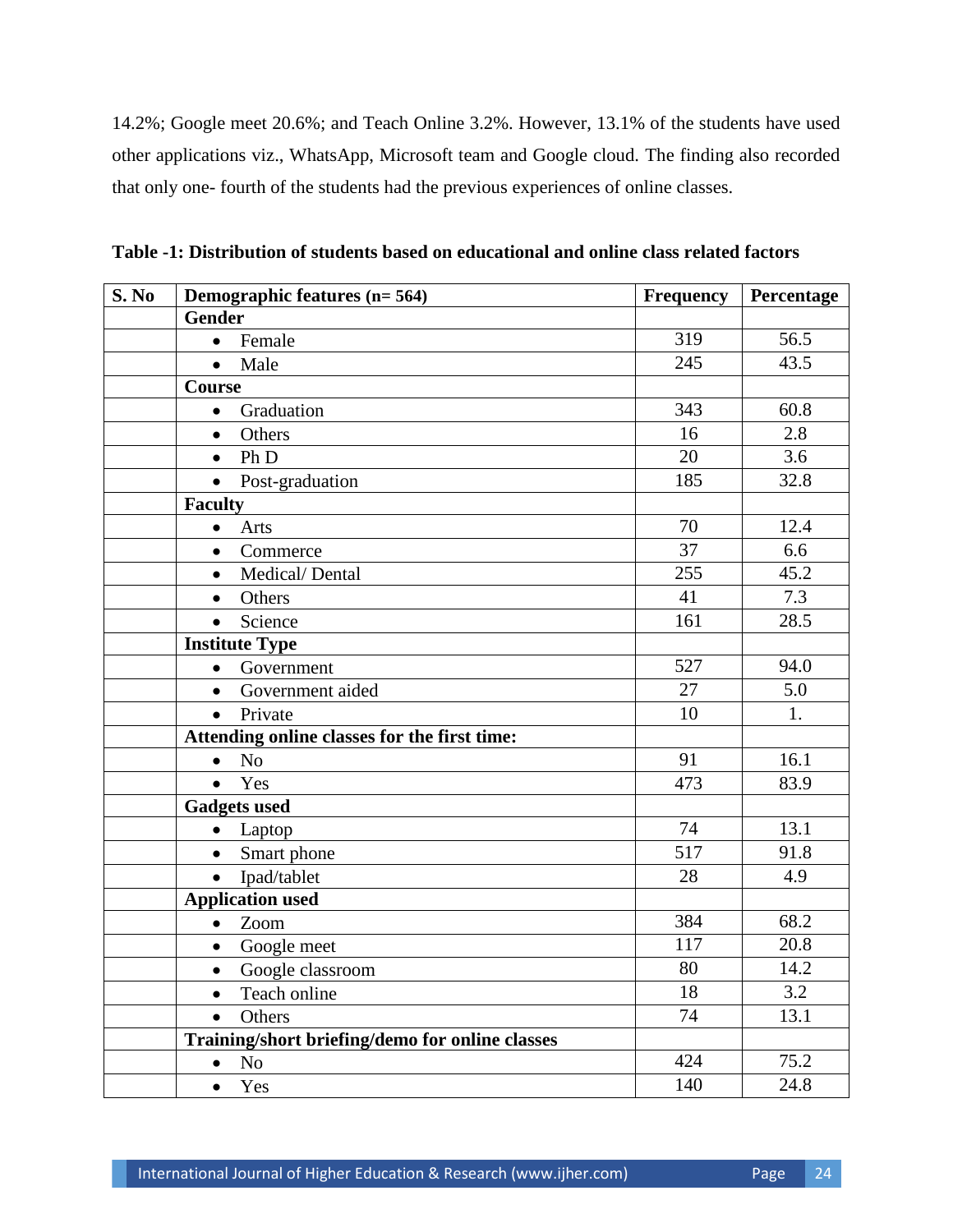| Various pedagogical strategies to make the online class               |                                               |      |  |  |  |  |  |
|-----------------------------------------------------------------------|-----------------------------------------------|------|--|--|--|--|--|
| more interactive                                                      |                                               |      |  |  |  |  |  |
| dynamic presentations<br>$\bullet$                                    | 237                                           | 42.1 |  |  |  |  |  |
| Laboratory tutorials<br>$\bullet$                                     | 43                                            | 7.8  |  |  |  |  |  |
| simulations<br>$\bullet$                                              | $\overline{45}$                               | 8.0  |  |  |  |  |  |
| Conceptual discussions/interactions<br>$\bullet$                      | 288                                           | 51.1 |  |  |  |  |  |
| None<br>$\bullet$                                                     | 144                                           | 25.2 |  |  |  |  |  |
| In absence of online classes, students' learning was                  |                                               |      |  |  |  |  |  |
|                                                                       | seriously affected during COVID 2019 lockdown |      |  |  |  |  |  |
| Yes<br>$\bullet$                                                      | 384                                           | 68.6 |  |  |  |  |  |
| N <sub>o</sub><br>$\bullet$                                           | 71                                            | 12.0 |  |  |  |  |  |
| • Not sure                                                            | 109                                           | 19.4 |  |  |  |  |  |
| Difficulties faced during online teaching classes                     |                                               |      |  |  |  |  |  |
| Internet connectivity problem<br>$\bullet$                            | 452                                           | 80.3 |  |  |  |  |  |
| <b>Surrounding Disturbances</b><br>$\bullet$                          | 171                                           | 30.4 |  |  |  |  |  |
| Unable to use application for online class<br>$\bullet$               | 60                                            | 10.7 |  |  |  |  |  |
| Disturbance in audio/voice<br>$\bullet$                               | 273                                           | 48.5 |  |  |  |  |  |
| Disturbance in video<br>$\bullet$                                     | 175                                           | 31.1 |  |  |  |  |  |
| Others<br>$\bullet$                                                   | 65                                            | 11.5 |  |  |  |  |  |
| <b>Issues related to content</b>                                      |                                               |      |  |  |  |  |  |
| Unable to clarify doubts<br>$\bullet$                                 | 174                                           | 30.9 |  |  |  |  |  |
| • Felt isolated and disconnected                                      | 135                                           | 24.0 |  |  |  |  |  |
| Distractions are caused by irrelevant online<br>$\bullet$<br>comments | 146                                           | 25.9 |  |  |  |  |  |
| Poor student teacher interaction                                      | 179                                           | 31.8 |  |  |  |  |  |
| Monotonous/boring<br>$\bullet$                                        | 143                                           | 25.4 |  |  |  |  |  |
| Perception regarding usefulness of online classes                     |                                               |      |  |  |  |  |  |
| • Useful                                                              | 466                                           | 82.6 |  |  |  |  |  |
| • Not useful                                                          | 98                                            | 17.4 |  |  |  |  |  |
| Whether continue to learn via online classes even after               |                                               |      |  |  |  |  |  |
| the lockdown withdrawal                                               |                                               |      |  |  |  |  |  |
| Yes<br>$\bullet$                                                      | 232                                           | 41.0 |  |  |  |  |  |
| N <sub>o</sub><br>$\bullet$                                           | 208                                           | 37.1 |  |  |  |  |  |
| Not sure<br>$\bullet$                                                 | 124                                           | 22.9 |  |  |  |  |  |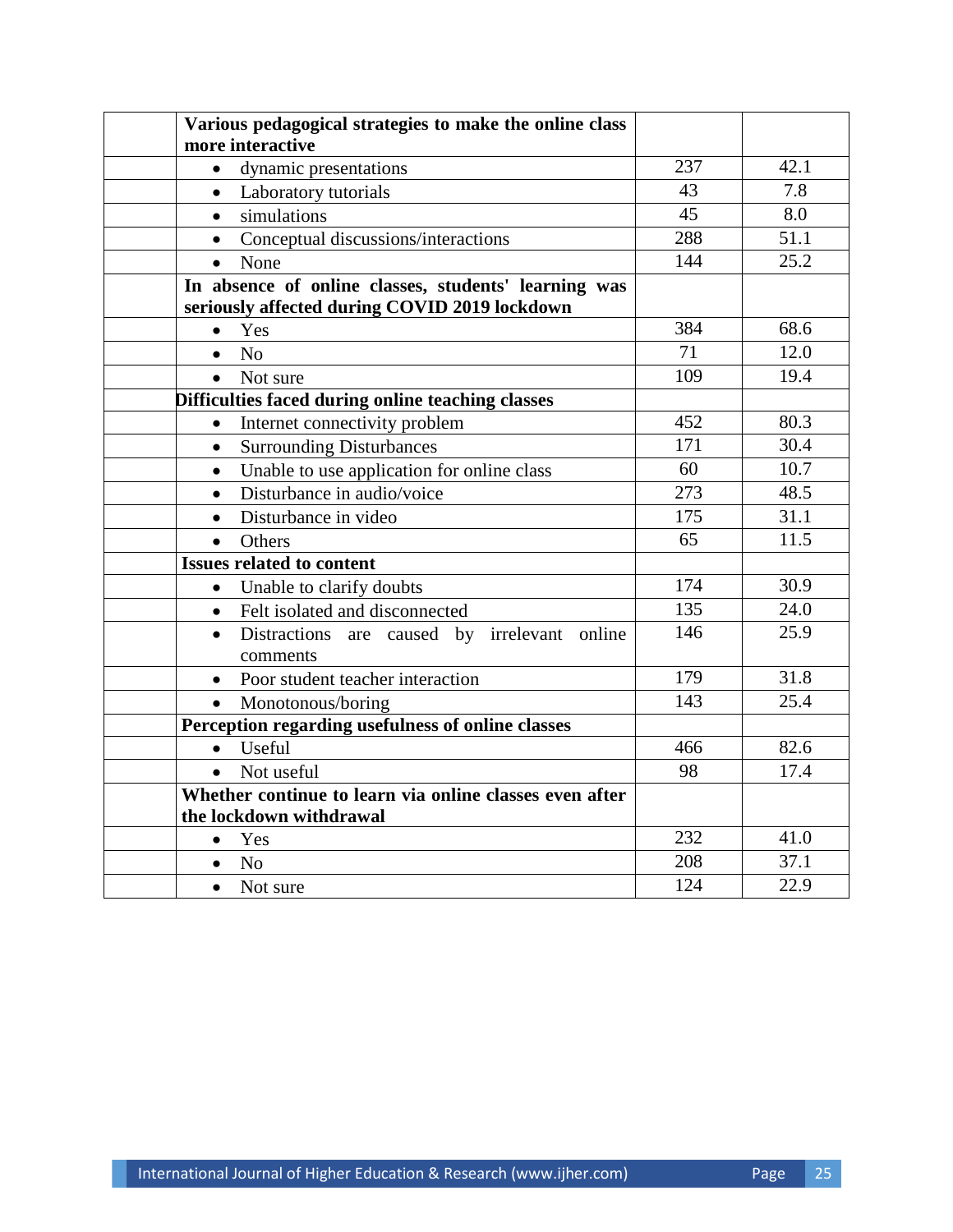## **Figure-1:**

The lecture includes various pedagogical strategies to make the online class more interactive, such as (multiple choice) 564 responses



Note: Among students pursuing higher education who reported various methodologies used for teaching during online classes (Percentages may not add to 100 due to multiple responses).

The observation shows that various pedagogical methods were used by the teachers during online classes. It includes conceptual discussions/interactions (51.1%), dynamic presentation (42.1%), Lab tutorials (7.9%) and simulators (8.0%).

## **Challenges faced during online classes**

## **Figure-2:**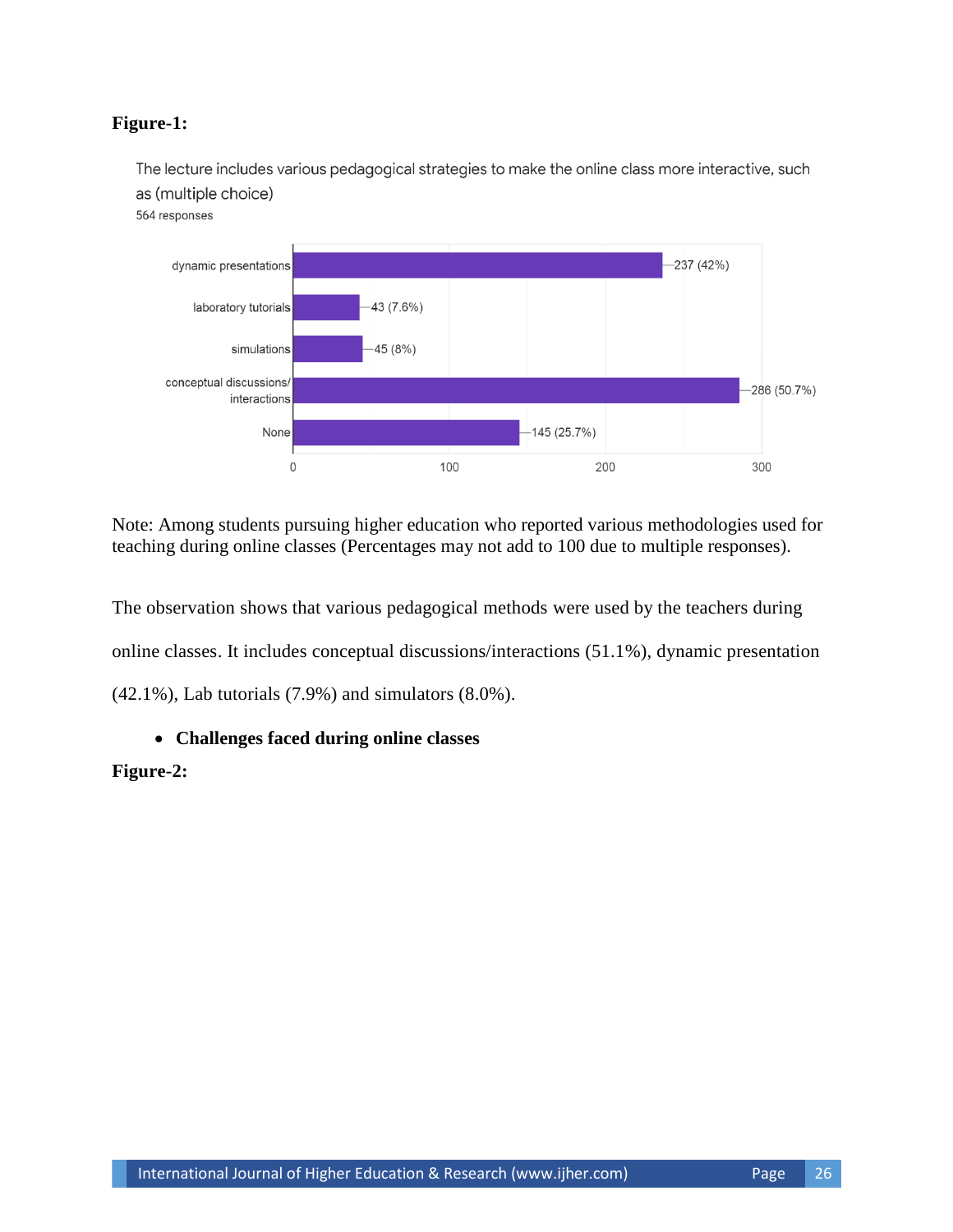

Difficulties faced during online teaching classes (multiple choice) 564 responses

Note: Among students pursuing higher education who reported various difficulties during online classes (Percentages may not add to 100 due to multiple responses).

However, while observing the difficulties during online classes; it was recorded that internet connectivity problems, disturbance in audio- visual signals, disturbance in surroundings, difficulty in using applications and some others technical issues viz., discharge of gadgets/ laptop or phone were the major problems faced by the students. Besides this, inability in clarifying doubts, poor student teacher interactions, felt isolated and disconnected, boring/ monotonous classes were the other issues influencing the learning behavior of the students. Eye exertion, causing eye burn, family interruptions, difficulty in studying conceptual topics without books and face to face interactions were the other important issues raised by the students, during the online survey.

#### **Perceptions related to online classes**

Overall students have the same opinion that they have got benefitted from online teaching. Besides this, 68.6% of the students favored that, in absence of online teaching; student"s learning would have been seriously affected during COVID 2019 lockdown. Less than half of the students (41.0%) showed interest in learning through online classes even after the lockdown withdrawal.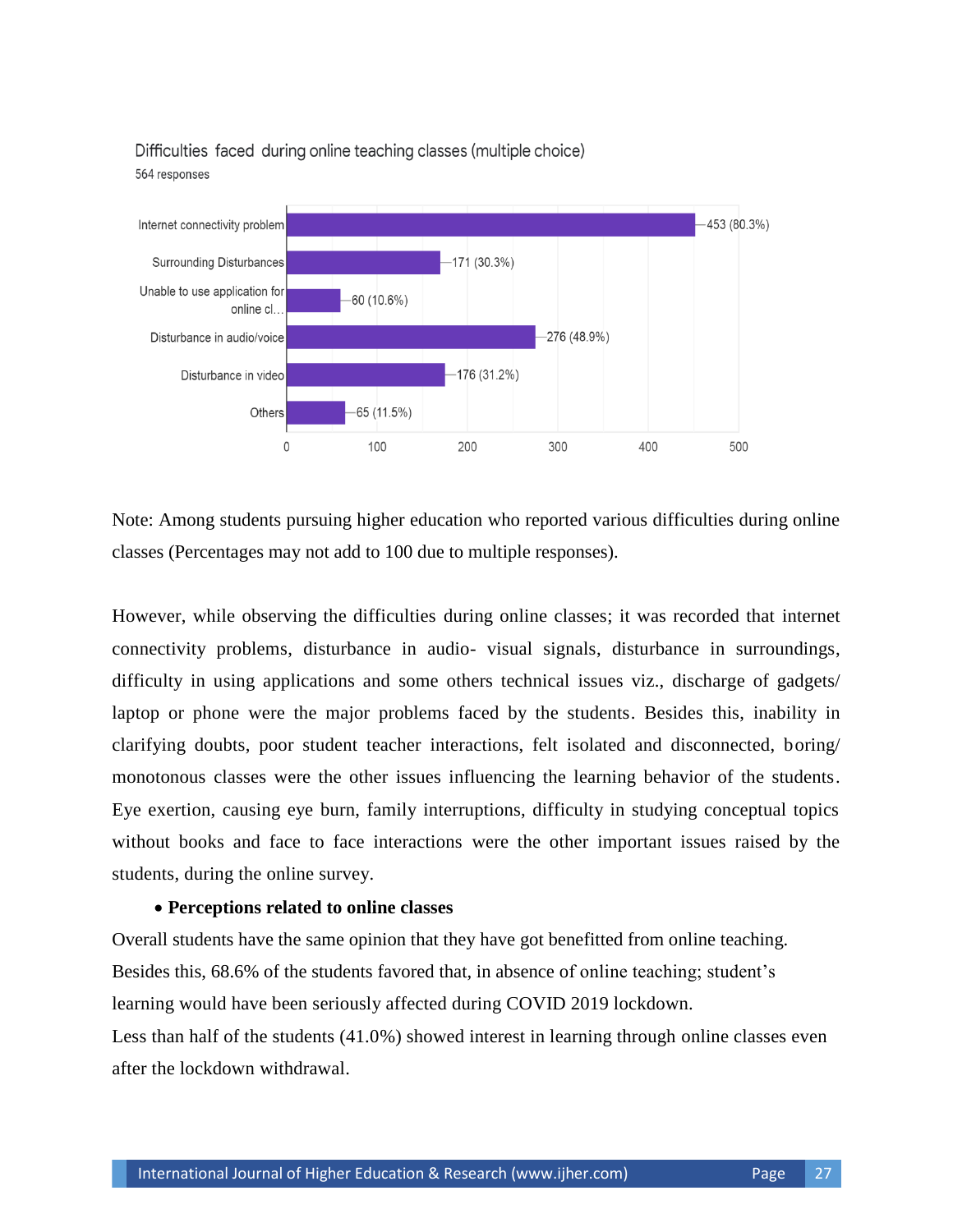## **Table 2: Factors associated with perception regarding usefulness of online classes among**

#### **students**

| <b>Factors</b>                     |                                          | Perception regarding usefulness of online classes $(n=564)$ |                   |            |  |
|------------------------------------|------------------------------------------|-------------------------------------------------------------|-------------------|------------|--|
|                                    |                                          | <b>Useful</b>                                               | Not useful        | p-value    |  |
| <b>Previous</b><br><b>Training</b> | Yes                                      | 125 (89.3) [26.8]                                           | $15(10.7)$ [15.3] | $0.016*$   |  |
|                                    | N <sub>0</sub>                           | 341 (80.4) [73.2]                                           | 83 (19.6) [89.7]  |            |  |
| <b>Faculty</b>                     | <b>Science</b>                           | 146 (90.7) [31.3]                                           | $15(9.3)$ [15.3]  |            |  |
|                                    | <b>Arts</b>                              | 62 (88.6) [13.3]                                            | $8(11.4)$ [8.3]   | $<0.001**$ |  |
|                                    | <b>Commerce</b>                          | 31(83.8)[6.7]                                               | $6(16.2)$ [6.1]   |            |  |
|                                    | <b>Medical</b>                           | 191 (74.9) [41.0]                                           | $64(25.1)$ [5.3]  |            |  |
| <b>Institute</b><br>type           | Government<br>and<br>Government<br>aided | 462 (83.2) [99.1]                                           | 93 (16.8) [94.9]  | $0.010*$   |  |
|                                    | Private                                  | 4(44.4)[0.9]                                                | 5(55.6)[5.1]      |            |  |
| <b>Courses</b>                     | <b>PhD</b>                               | 19 (4.1) [95.0]                                             | $1(1.0)$ [5.0]    |            |  |
|                                    | Post-<br>graduation                      | 167 (35.8) [90.3]                                           | 18 (18.4) [9.7]   |            |  |
|                                    | <b>Graduation</b>                        | 269 (57.7) [78.4]                                           | 74 (75.5) [21.6]  | $0.001**$  |  |
|                                    | Others                                   | 11 $(2.4)$ [68.8]                                           | 5(5.1) [31.3]     |            |  |

 $\sqrt{\text{Row }%$  [Column%]  $*_{p} < 0.05,$ ,  $*_{p} < 0.001$ 

Online classes were found useful among the students who have received training before attending it (88.6%). It was found useful for science students (90.7%), followed by arts (88.6%), commerce (83.8%), and medical students 74.9%). Government and Government aided institute (83.2%) have found online classes useful as compared to private institutes. PhD students (95%) found online classes useful, followed by post graduates (90.3%) and graduates (78.4%).

Binary logistic regression analysis was used to compute predictors of online class usefulness using various study variables. The model predicts that students who studied in government/ government aided colleges were 1.698 times more likely to consider online classes useful [ OR  $= 5.461$  (1.147- 25.994), p< 0.033. Similarly, 73.2% of the students who have not done any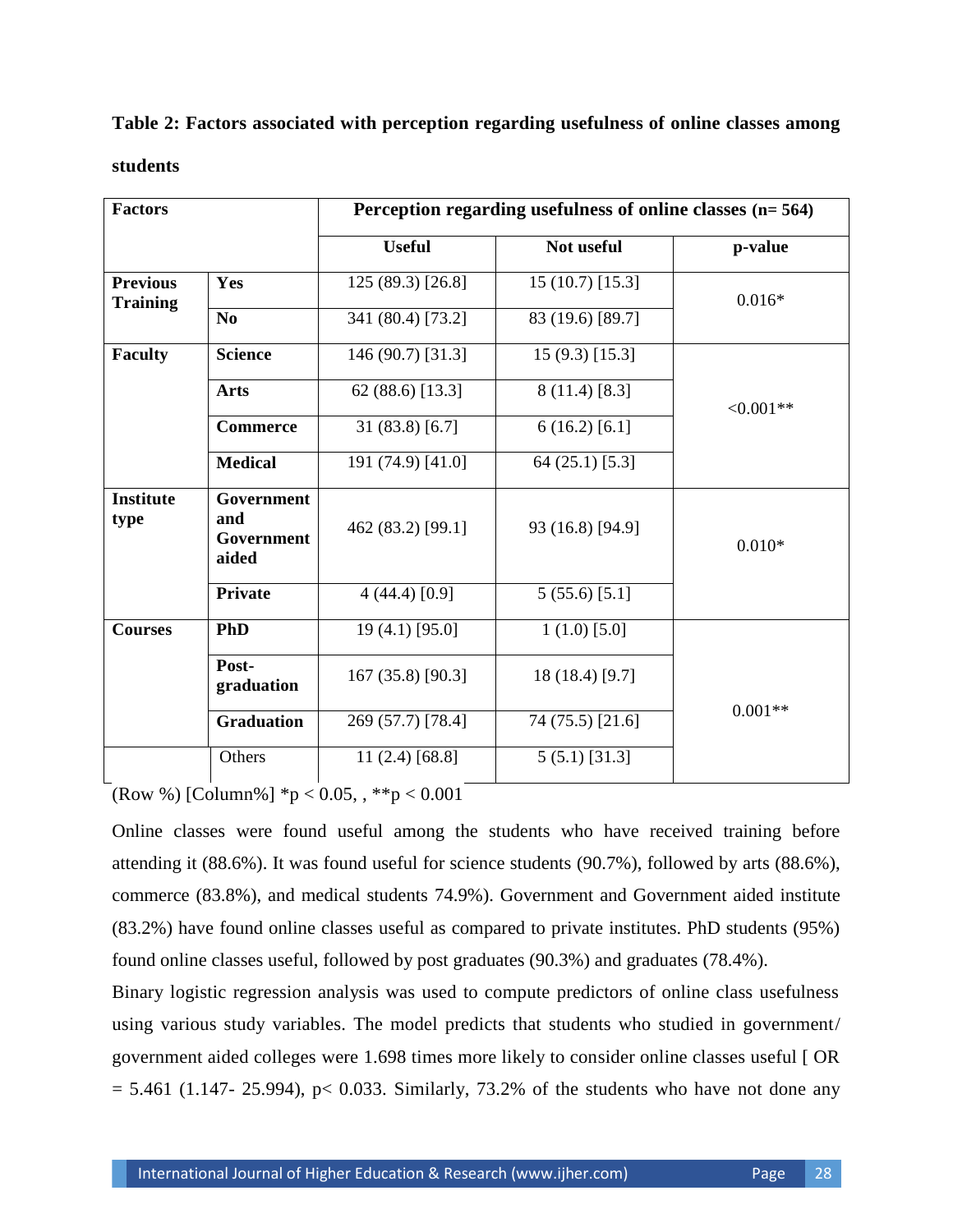previous training, for studying online class, found attending online class as useful along with 26.8% students with previous training  $(p<0.016)$ .

#### **Teacher's online teaching practices analysis**

Similarly, while doing the assessment of teacher"s online teaching practices during COVID-19 lockdown period; we have got the response of 55 teachers only. Out of which, 44(79.6%) were the male and 11(20.4%) were the female teachers at different capacities including Assistant Professor (59.6%); Associate Professor (14.8%); Professors (9.3%) and others (14 %) viz Scientists & Principals. These faculties/ scientists were representing different government colleges/ universities (66.7%), government aided colleges (20.4%) and private colleges (9.3%) situated in various urban localities. Further, the observations recorded that majority of the faculties belongs to Science stream (75.9%), followed by Arts (5.6%), Commerce (3.7%), Medical (9.3%), Law and Management (5.6%) streams.

While, observing their teaching experiences; it was recorded that 61.1% of the faculties had less than 10 years teaching experiences, 29.6% had 10-20 years experiences, and 9.3% had more than 20 years of teaching experiences. However, in terms of previous online teaching experience's, majority of the teachers (77.8%), were doing online teaching for the first time; utilizing personal laptop/computer (66.7%), smartphone (55.6%), institutional computer/ laptop (9.3%) etc for taking online classes, and around 61.1% of the teachers agreed that this kind of teaching involves heavy workload.

Furthermore, it was recorded that majority of the teachers had used Zoom meeting app (72.2%), followed by Google classroom app (25.9%), Google meet (11.1), Teach online (7.4%) and others (33.33%) viz., Microsoft tech, WhatsApp, Video calling, ePathshala; for delivering the lectures/ classes.

Note: As per the teacher′s perception, in face to face classroom, instructor takes their cues from students' verbal and non- verbal interaction in classroom. However, it is difficult to take these affective cues when faculty is unable to see their students' faces.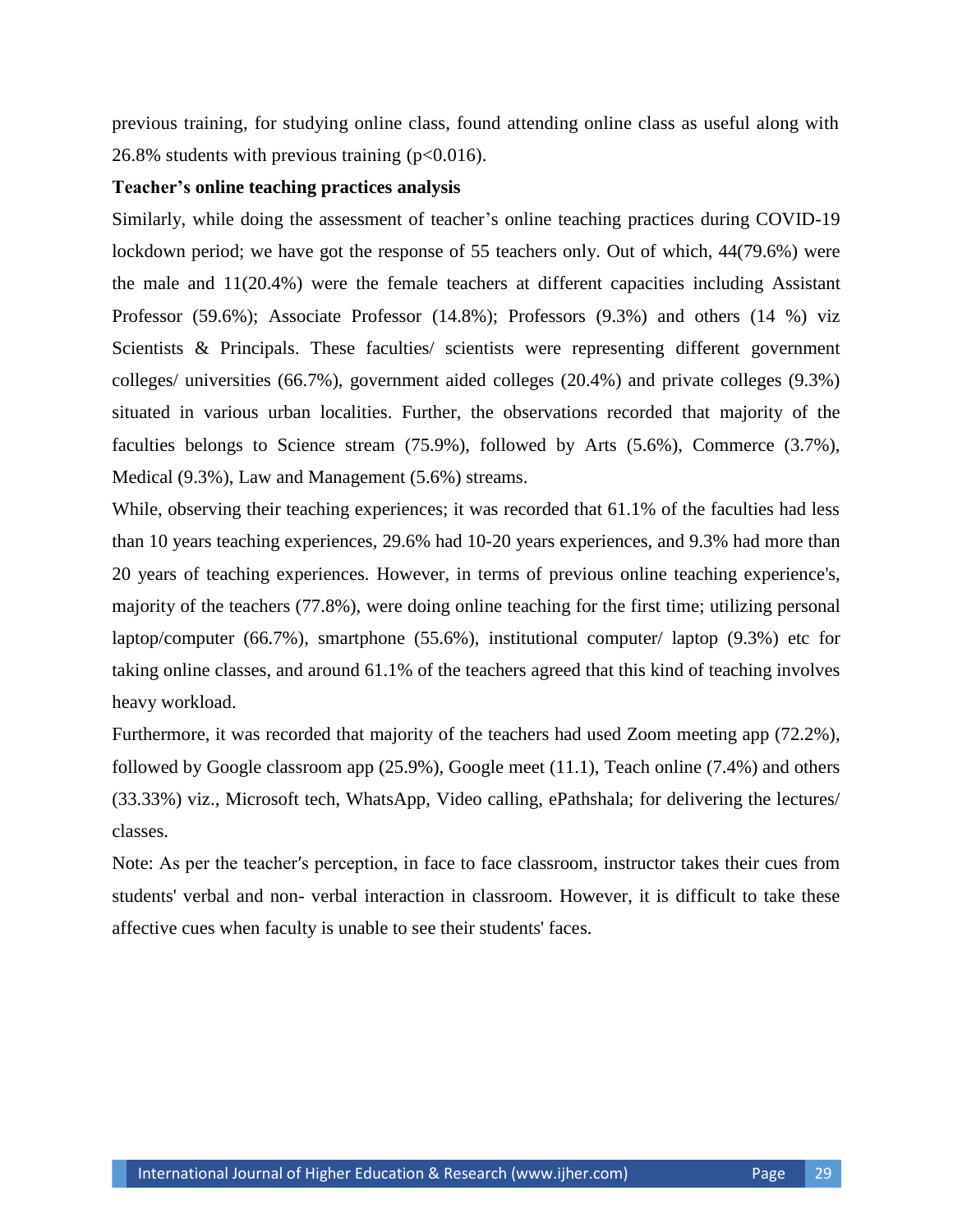Figure 3:Teachers perception during online classes 55 responses



The most preferred pedagogical strategies used by the teachers was conceptual discussion/ interaction (68.5%), followed by presentations/ you tube videos (37%), lab tutorials (5.6%) but 13% of the teachers did not used any of these methods, as mentioned above. Besides this, 81.8% of the teachers also consented that in face to face classroom teaching, teachers take cues from the student"s verbal and non-verbal interactions; however, it is difficult in online classes. Further 85.2% of the teachers expressed that in online classes, teacher is unable to make any assumption regarding student"s ability to use technology, and also faced the problems of internet connectivity (88.9%), difficulty in using application (33.33%), surrounding disturbance (16.7%), audio-visual issues (5.6%) and other technical difficulties (9.3%).

#### **Figure-4:**



Note: Among teachers providing higher education who reported various problems experienced during teaching online classes (Percentages may not add to 100 due to multiple responses)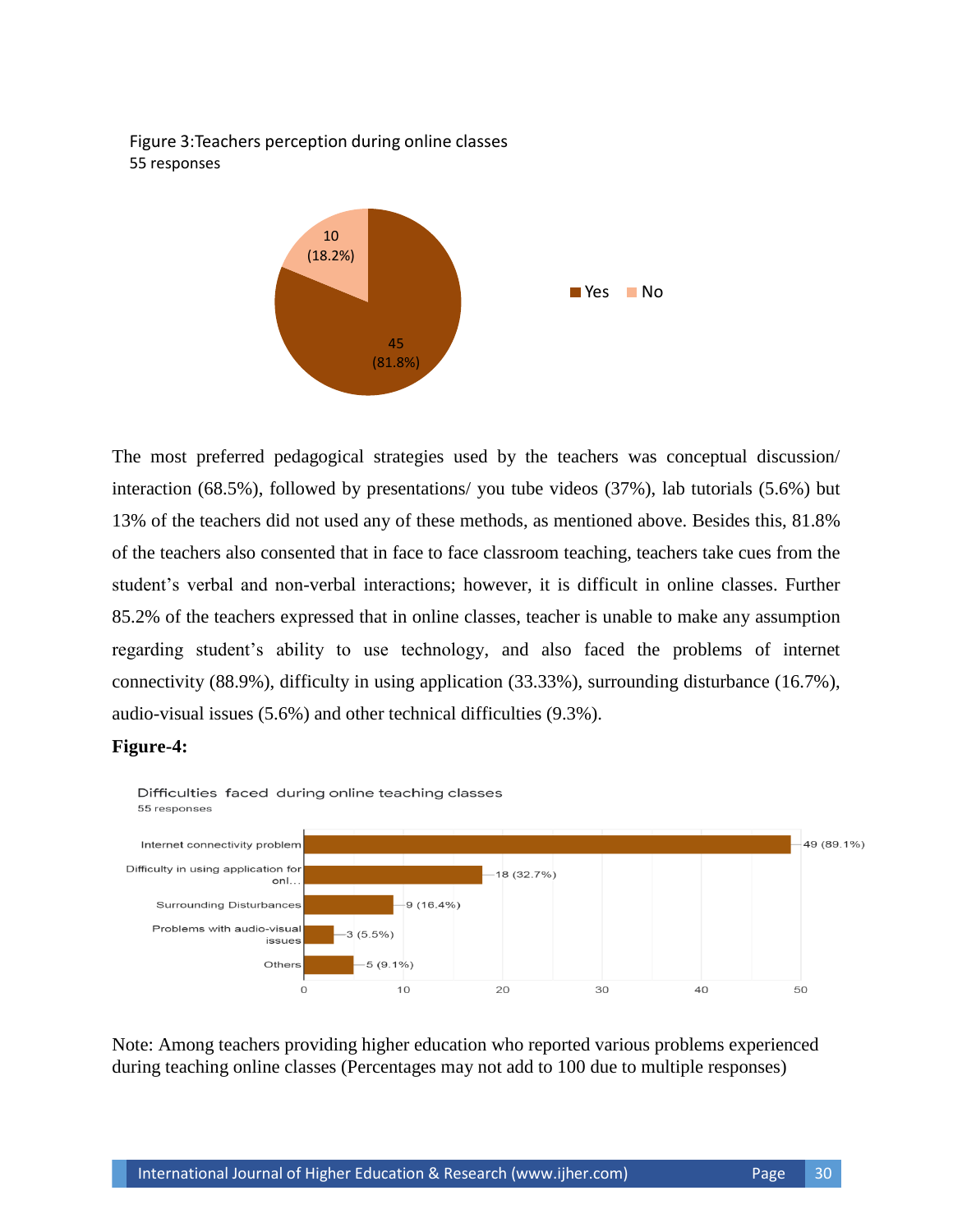Overall, 74.1% of the teachers agreed that in absence of online teaching, student"s learning would have been seriously affected during COVID 2019 lockdown, and almost half of the teachers expressed their willingness to continue teaching online, even after lockdown.

#### **b) Response/ Suggestions, as received**

#### **Classroom teaching Vs online teaching**

Class room teaching and online teaching, both have their merits and demerits. As one of the teachers suggested "online classes definitely acted as a catalyst to start daily routine studies that were stopped due to lockdown. Further, it is going to reduce our burden when the college will reopen because we will not have to cover that entire ocean of syllabus in just few days for exams, hence, it is good. But, it can't match live classroom studies and lectures. Therefore, once the conditions will become normal and safe; the classroom teaching should be started again, as usual". Further, a teacher suggested that "interactive teaching and on-board teaching is paramount form of teaching and learning for teacher and students both. Though, technologies may bring information addition to learning procedures. The bondages built-in during such an interactive teaching is amazing, and no substitute to face to learning procedures". Similarly, another teacher suggested "it is difficult to assess whether students have understood or not, as well, whether they are actually studying or not". However, on the other hand, few students had the opinion that "time limit influence the teaching process; the classes are not as interactive as it should be as well as can"t concentrate in online classes as compare to regular classes". Another student have the opinion that "online classes have several demerits, but at this point of time, this is the best possible option that we can adopt". Further, a group of students have the opinion that "online teaching is good but not better than classrooms. They usually preferred that lecture videos should be uploaded because of many reasons viz., no timing problem; can be access multiple times to understand better; internet problems can be short-out up to certain extent; no voice breaking or asynchronization of audio- video". Similarly, another group of students have the same opinion that online lectures must be available at the college/ university website for free access, so that, students can get the advantage, even if they had missed the classes or want to revise the lecture again and again". Sometimes, internet connectivity affects the online classes, hence, the lectures (PDF/PPT) should be mailed to the students group, so that, they can get the actual benefit of the class". Besides this, a group of students have the opinion that teachers should arrange post lecture sessions, to clear the doubts of the students as well as should provide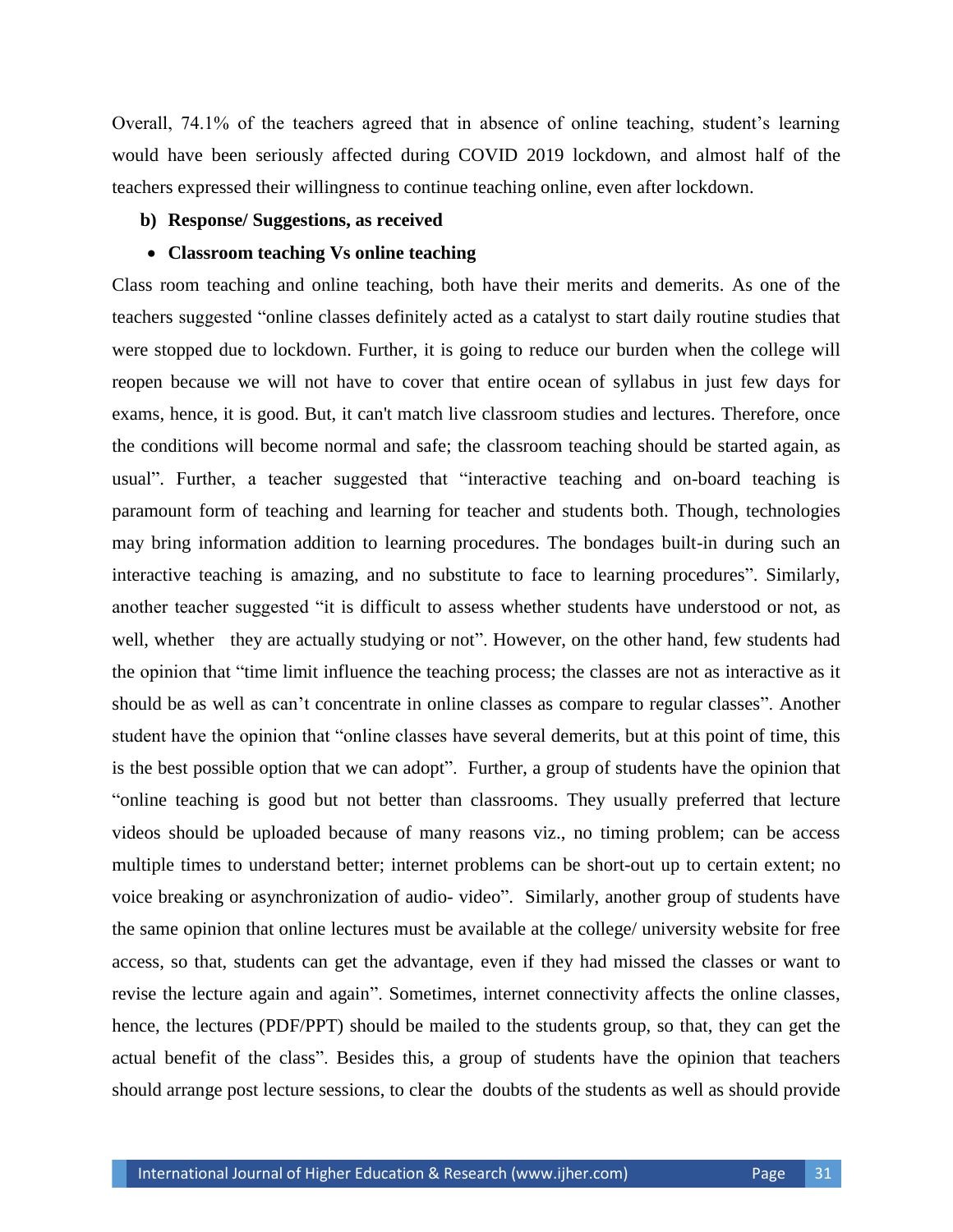the assignments, so that, active participation of the students can be made more professionally. Online classes should be with demonstration especially for science faculty.

#### **Availability of basic infrastructure requirements**

For e-learning, resources that are required need to be addressed. As suggested by a Senior teacher that "Universities require high-speed internet and education delivery platforms or learning management systems, besides stable IT infrastructure and faculty members who are comfortable teaching online. Students also require high-speed internet and computers/mobiles to attend these live classes or watch pre-recorded class videos".

#### **Professional development**

Adequate training of teachers in using technology as well as strategies which are appropriate for online teaching is essential. Similarly students must also receive some basic training related to participation in online courses.

A young teacher commented that teachers and students need more training and exposure for advancement in technology, as we face many technical problems during online classes, not easy to handle online classes. Few students also commented that "old teachers don't know how to use apps. They are too old for this kind of technology. Some are just reading the slides which make learning monotonous and boring. Hence various interactive methods must be used to make classroom interactive and informative, so that students get interest in learning and participate in learning".

#### **Insecurity in Zoom class**

As commented by a student; "There is a big problem related to data insecurity, which also needs to be addressed as it creates problem in e learning". Few other students also had doubts related to safety issues. Their apprehension was expressed as; "Our teachers use zoom app, then we have to use the same app while we know that zoom app has issues related to safety measures. We students are concerned about our data theft and its misuse. In this situation who will take the responsibility Zoom is not safe for online classes"

## **Resource and internet connectivity related challenges**

One of the main challenges for e learning in India is poor internet connectivity in rural areas*.*  Also few students commented that "lots of students are from rural areas that are unable to participate in online classes because of different constraints/ limitations". Further, majority of the students live in villages and rural areas are not always having good internet connectivity and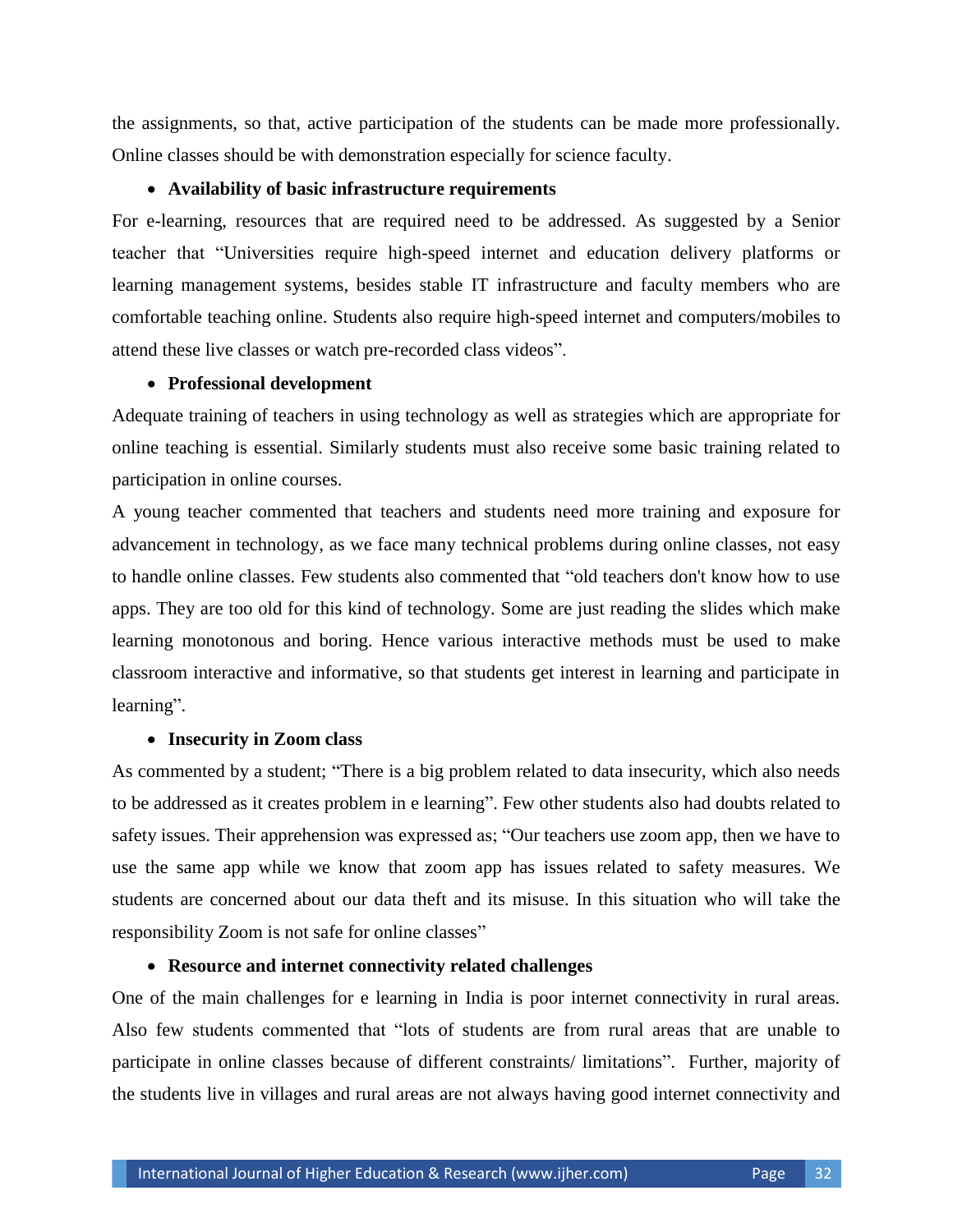problem of irregular electricity supply. Besides this, majority of the students are also from the poor background; hence, cannot afford smart-phones and are not always in a position to pay for mobile data pack. However, many of the students from urban areas also mentioned that online classes are good but due to poor internet connectivity they have to rush here and there in search of better connectivity.

#### **Health issues**

Some of the students have also reported various health issues, out of which, eyes straining and headache were the major problems. They were of the opinion that the classes should have longer breaks in between, so that, their eyes can gets proper rest. Besides, increased screen time causes sedentary behavior, decreased metabolism, disturbance in sleep cycle, more distractibility and perhaps lower well- being.

According to a recent study in a global level online learning program, after the United States; India has been reported to have the second highest number of online course enrolment with more than over 1,55,000 students from the country (Bhongade and Sarode 2018). In higher education, there is a growing demand to create a virtual learning environment (VLE) in which all aspects of a course are handled through a consistent user interface throughout the institution. Some of these programs are initiated in our country and students need to attend orientation sessions in colleges, but the course content is delivered online. Several universities do offer online student support services, such as online advice and registration, e-counselling, online textbook purchase and student newspapers.

The problem of non availability of adequately qualified teachers in rural areas can be overcome by e learning. Through live online tutoring; streaming videos and virtual classrooms such problems can be handled. Although there is no substitute for effective and organized classroom teaching, however e-learning's is the best option. Drop out students can be taught through elearning as they feel insulted to go to school again.

Similarly, digital India programme introduced by government of India is important for the development of digital education in the country. Government of India has initiated Digital India drive for creation of digital empowered society across the country. It will help in mobilizing the capability of information technology across government departments and helps in delivering the different governments programs and services. Digital India helps in creating job opportunities, providing high speed internet and so forth. It has three components namely digital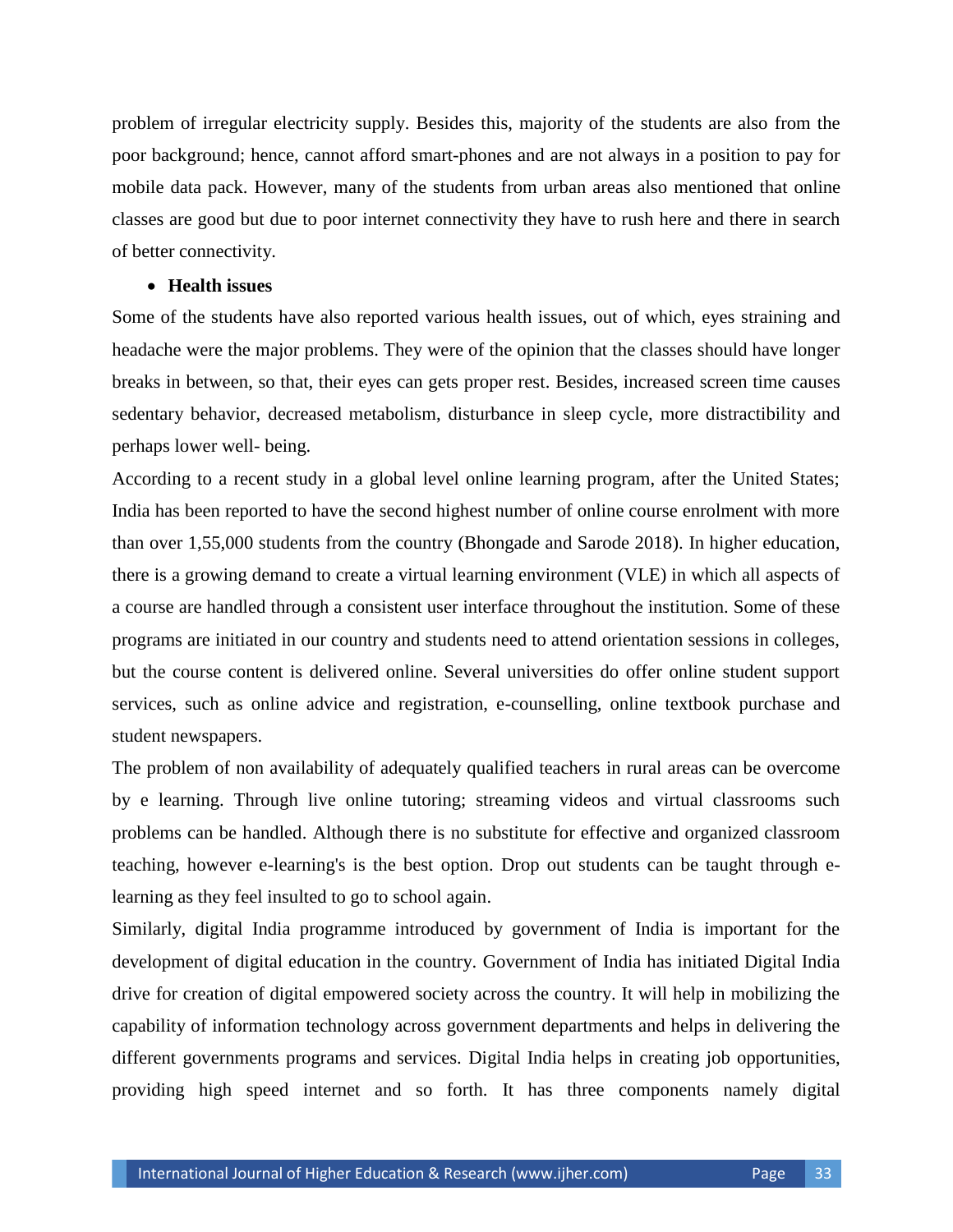infrastructures, digital delivering services and resources and digital education (Jani and Tere, 2015).

Further, different issues, trends and challenges of digital education in India (Dua et al., 2016) suggests empowering Innovative classroom model for learning. The future trend of digital education includes digitalised classroom, video based learning, and game based learning and so forth. They have pointed out challenges during e learning India and suggested measures to overcome these challenges. Constant reforms required in schools and teacher for the development of digital education in India.

There are different opportunities and challenges of digital India programme (Goswami, 2016). It helps in transforming country into a digitally empowered economy and in integrating the Government Departments with the people of India. This programme will help in reducing the paper work and in providing various Government services digitally to the citizens. It provides different opportunities for the people of the country. There are different languages, culture, and customs, food habits, laws and traditions in India. The purpose of this programme is to integrate our country digitally but different regional languages would be the main challenges in the implementation of such programme.

Similarly there are many web based tools (Patel, 2017) which can be used in the classroom for digital education like twitter, Glogster, Prezi, Diigo, Dropbox and Moodle. Teachers and students are interested in web based digital learning but because of lack of knowledge they are not initiating the same. Web based tools make the learning more interesting for the students. Similarly, teachers with use of digital technology can make even boring content interesting and joyful for students

However, in the current study; it was recorded that online classes were more useful for the students, who had already certain experiences/ trainings, before attending the online classes (88.6%). Further, it was useful for postgraduate students (90.3%) than graduate students (78.4%); having the science streams (90.7%), followed by arts (88.6%), commerce (83.8%) and medical (74.9%) backgrounds. Furthermore, it was also recorded that online classes were more useful among the Government and Government aided institute (83.2%) as compared to the private institutes. The statistical analysis showed that students who studied in government/ government aided colleges were 1.698 times more likely to consider online classes useful [OR  $= 5.461$  (1.147- 25.994), p < 0.033.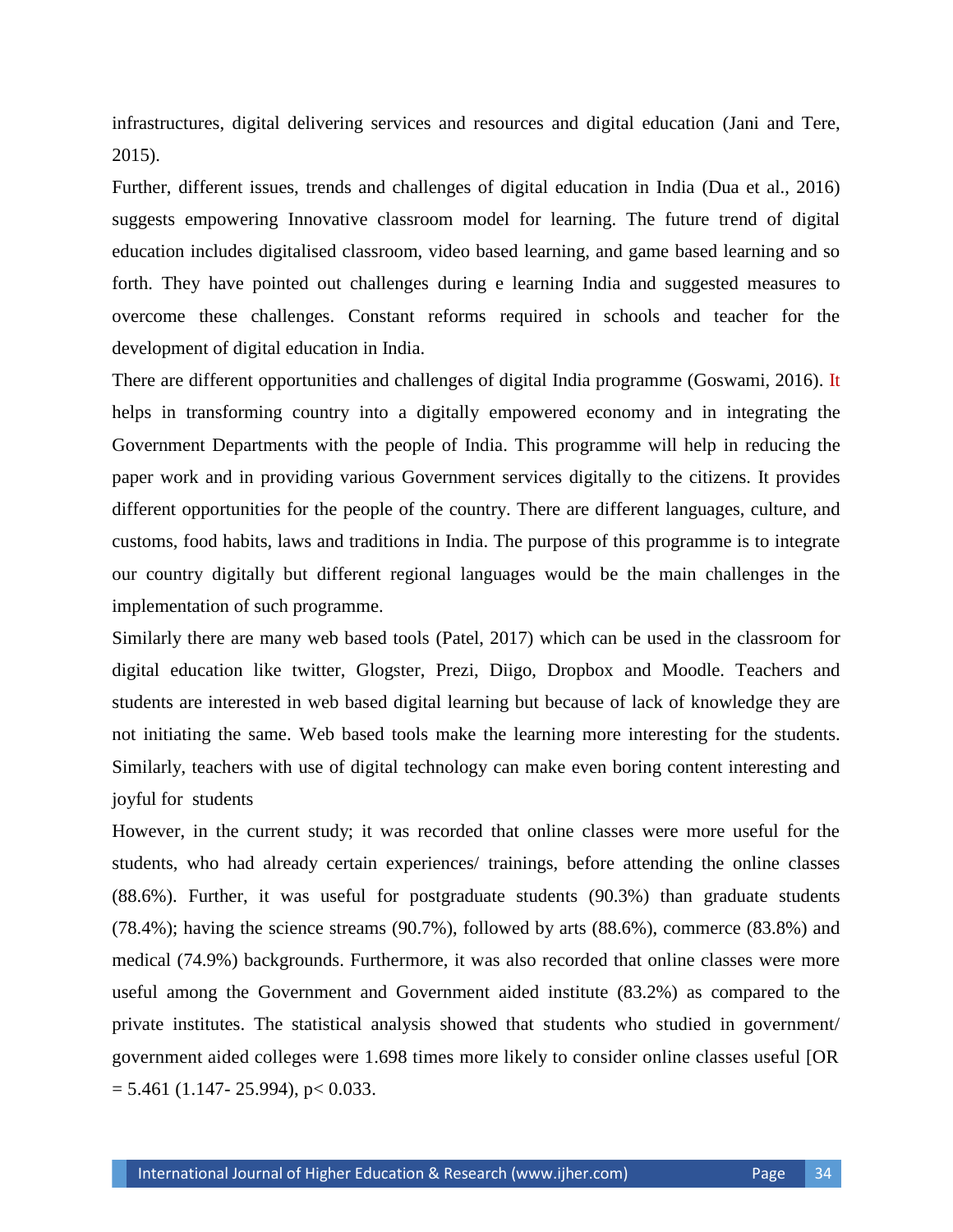## **Conclusion**

Information and technology has resulted in emergence of globalization of knowledge, through online learning in higher education system. However growth of E- learning is at a low rate in India, as compared to the international market, where it is being used at all levels. Further, as recorded in the current study, majority of the students who have not done any previous training for studying online class found attending online class as useful along with students with previous training. Similarly majority of the teachers agreed that in absence of online teaching, student"s learning would have been seriously affected during COVID 2019 lockdown, and almost half of the teachers expressed their willingness to continue teaching online, even after lockdown. Thus, Covid-19 pandemic has provided the opportunity of learning and educating others and at the same time, highlighted the needs for academics to adapt to this change, both by way of teaching and the assessment process.

## **Acknowledgements**

The authors are thankful to the authorities of the Department of Community Medicine and Public Health, King Georges Medical University, Lucknow and the Department of Botany, University of Lucknow, India for providing the facilities and support during compilation of the work. The authors would also like to acknowledge all the study participants involved in this study.

## **Statements on open data, ethics and conflicts of interest**

a. In view of confidentiality of data, the data analysed in this study is not available to the public. However access to the database are available from the corresponding author on reasonable request.

b. Participants took part voluntarily after reading/ going through the Part 1 of which included the written consent. The data was collected in accordance with data protection policies and prior to storage and analysis, the data were anonymised.

c. The authors declare that, were no conflicts of interest among them in this study.

## **Works Cited**

Bhongade, D. and Sarode, Y.M. (2018). Prospect of e-learning In Indian higher education: trends and issues. *International Journal of Current Engineering and Scientific Research,* 5(5), 180- 186.